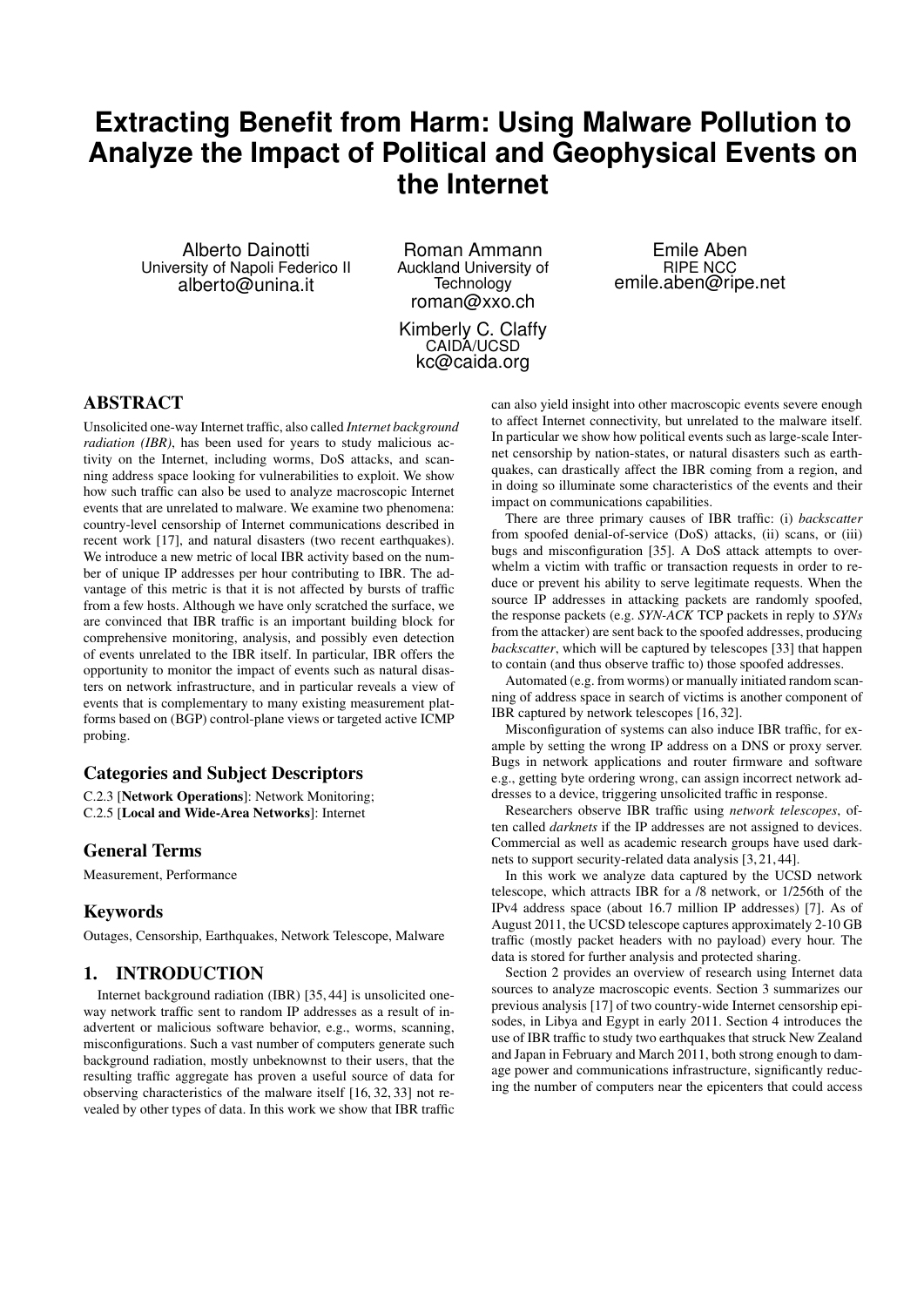the Internet, thus reducing IBR traffic. Section 5 discusses limitations of the method and proposes future directions.

# 2. RELATED WORK

Events in the physical world, as distinct as earthquakes and revolutions, can have observable macroscopic effects on the Internet. This section surveys commonly used methods to study such effects.

Border Gateway Protocol (BGP). In BGP-based Internet interdomain routing, Autonomous Systems (ASes) announce and withdraw reachability information for their network prefixes to the rest of the Internet. Major changes in the number of prefixes announced or withdrawn from a group of ASes, for instance a country-based grouping, are readily detectable from publicly available BGP data. Since these major changes propagate across the global Internet, it is not necessary to capture observations physically close to an event to detect it using BGP. Several research groups have used BGP as the primary data source in analyzing major events, including Hurricane Katrina [\[28\]](#page-7-5), the 2011 Japan earthquake [\[13\]](#page-6-4), the Georgia-Russia conflict [\[45\]](#page-7-6), and the 2011 Egyptian [\[11\]](#page-6-5) and Libyan [\[14\]](#page-6-6) revolutions. Li and Brooks proposed a BGP-based "Internet seismograph" [\[28\]](#page-7-5) to quantitatively assess and compare the impacts on normal BGP behavior of disruptive events such as large-scale power outages, undersea cable cuts and worms. Their proposed system monitors the values of a set of distinct BGP attributes over oneminute time bins in BGP messages exchanged on the Internet and detects and characterizes deviations from a profile defined over a reference period.

Active Probing. Active probing using ICMP echo-requests, or traceroute-like measurements, is a means of troubleshooting IPlayer connectivity problems, and is sometimes used to support BGPbased analyses [\[11\]](#page-6-5). Analyses based solely on active probing data, for instance the PingER Project's [\[42\]](#page-7-7) analysis of performance during the 2011 Japan earthquake [\[10\]](#page-6-7), can also offer insights into connectivity, in case the probing happens to cross infrastructure affected by the disruption. Several research groups use active probing to study the global Internet topology [\[8,](#page-6-8) [29,](#page-7-8) [38,](#page-7-9) [40\]](#page-7-10), but these data sources typically probe too slowly or from too few vantage points to reconstruct a comprehensive timeline of a macrosopic event. The Hubble system [\[20\]](#page-7-11) was a prototype that demonstrated the potential of combining event detection based on BGP data and active measurements of router-infrastructure, to identifying how many prefixes are reachable from some vantages and not others, how often these problems occur, and how long they persist.

Passive Traffic Measurement. Traffic data could also inform analyses of macroscopic Internet events, although so little traffic data is available to researchers that it is unlikely to capture macroscopic events of interest. As aggregation points of many different traffic sources, Internet Exchange Points (IXPs) are more likely to see macroscopic events than single backbone links, but typically publish only coarse-grained traffic numbers, which at most are useful to augment other methods and data sources, such as in [\[13\]](#page-6-4). In order to detect and analyze Internet-wide disruptions, data collection must occur in the core of many major ASes, such as in Arbor Networks's commercial traffic collection infrastructure [\[27\]](#page-7-12) which Arbor has used to analyze national Internet disruptions in Myanmar [\[23\]](#page-7-13) and Georgia [\[34\]](#page-7-14) as well as the recent censorship episodes that we studied in Egypt and Libya [\[22,](#page-7-15) [24,](#page-7-16) [25\]](#page-7-17).

Google Services. The near-omnipresence of Google, or perhaps more accurately, of its user base, makes it an interesting source of data on Internet-wide disruptions. Cowie [\[14\]](#page-6-6) uses the Google Transparency Report [\[18\]](#page-6-9) to show distinct drops in the use of Google services at the beginning of the conflict in Libya. In a later analysis he shows that the same approach does not support analysis of In-

ternet usage during the 2011 Japan earthquake [\[13\]](#page-6-4). The first limitation is that Google's data describes a subset of user behavior, which only indirectly relates to the state of the network. For example, if Internet links are physically severed, people behind these links will not be able to use Internet services, but other people in the earthquake-affected areas that still have connectivity might increase their use of the Internet to find information about the event or to communicate with friends and relatives. The second limitation is the coarse granularity used in data curation. At the moment no raw data is available, only country-level aggregated statistics, which does not support independent analysis of events within a specific region of a country. Finally, use of Google services is not globally ubiquitous, and sometimes is blocked or censored. These arguments hold for data from other large-scale distributed service providers such as Twitter or Facebook.

Peer-to-Peer Traffic. Peer-to-peer (P2P) networks are another source of data to study Internet-wide disruptions. Bischof and Otto used the BitTorrent network, specifically data from a plugin of the Vuze BitTorrent client, to analyze the disconnection of Egypt and Libya from the Internet [\[5\]](#page-6-10) and the 2011 Japan earthquake [\[6\]](#page-6-11). Assuming a certain dispersion and activity of active P2P clients, this approach is promising, although its strength depends on the popularity of the protocol or application under examination, in particular its usage during the event under study. In the case of P2P, the P2P activity of the end users (installing the client, downloading or seeding content) is imperative, and not all parts of the world use the same P2P networks. Since IBR traffic is mostly generated by malware, our method does not depend on end user actions or even awareness that the IBR traffic is being generated.

Internet Background Radiation. In [\[9\]](#page-6-12), Casado et al. proposed for the first time the use of IBR for "opportunistic measurement". They argued that IBR is a viable and unique source of Internet measurement data, and showed that by analyzing specific categories of IBR they could infer several properties (e.g. access link bandwidth, NAT usage) of the infected hosts generating such traffic.

In [\[2\]](#page-6-13) and [\[17\]](#page-6-0) we used IBR as a novel method to analyze largescale Internet disruption. In [\[17\]](#page-6-0) we combined observations of IBR, BGP updates, and active measurements from the Ark Project [\[8\]](#page-6-8), and showed how they complement each other in our analyses of political censorship episodes. In particular the IBR traffic data allowed us to detect data-plane disruptions such as packet filtering even when there was no disruption of the (BGP) control plane, which revealed additional insight into how these governments implemented their censorship policies. In this work we explore a generalization of this idea as the basis for a methodology for analyzing geophysical events affecting communications infrastructure, using case studies of two recent severe earthquakes. We introduce a new metric of regional activity based on the number of unique IP addresses per hour contributing to IBR, which is not affected by bursts of traffic from a few hosts, and provides a lightweight efficient indicator of regional Internet service disruptions.

#### 3. CENSORSHIP

On January 27, 2011 around 22:34 UTC, several sources reported the withdrawal of almost all routes to Egyptian networks in observable global Internet routing tables [\[4,](#page-6-14) [11,](#page-6-5) [26\]](#page-7-18). The outage lasted for more than five days, during which additional routes, i.e., active BGP IPv4 prefixes, in Egypt were withdrawn. As newspapers and telecom operators reported [\[37\]](#page-7-19), the disruption of Internet connectivity was ordered by the Egyptian government in response to the protests in the country, which eventually led to the resignment of President Hosni Mubarak.

A few days later, similar protests erupted in Libya. On the night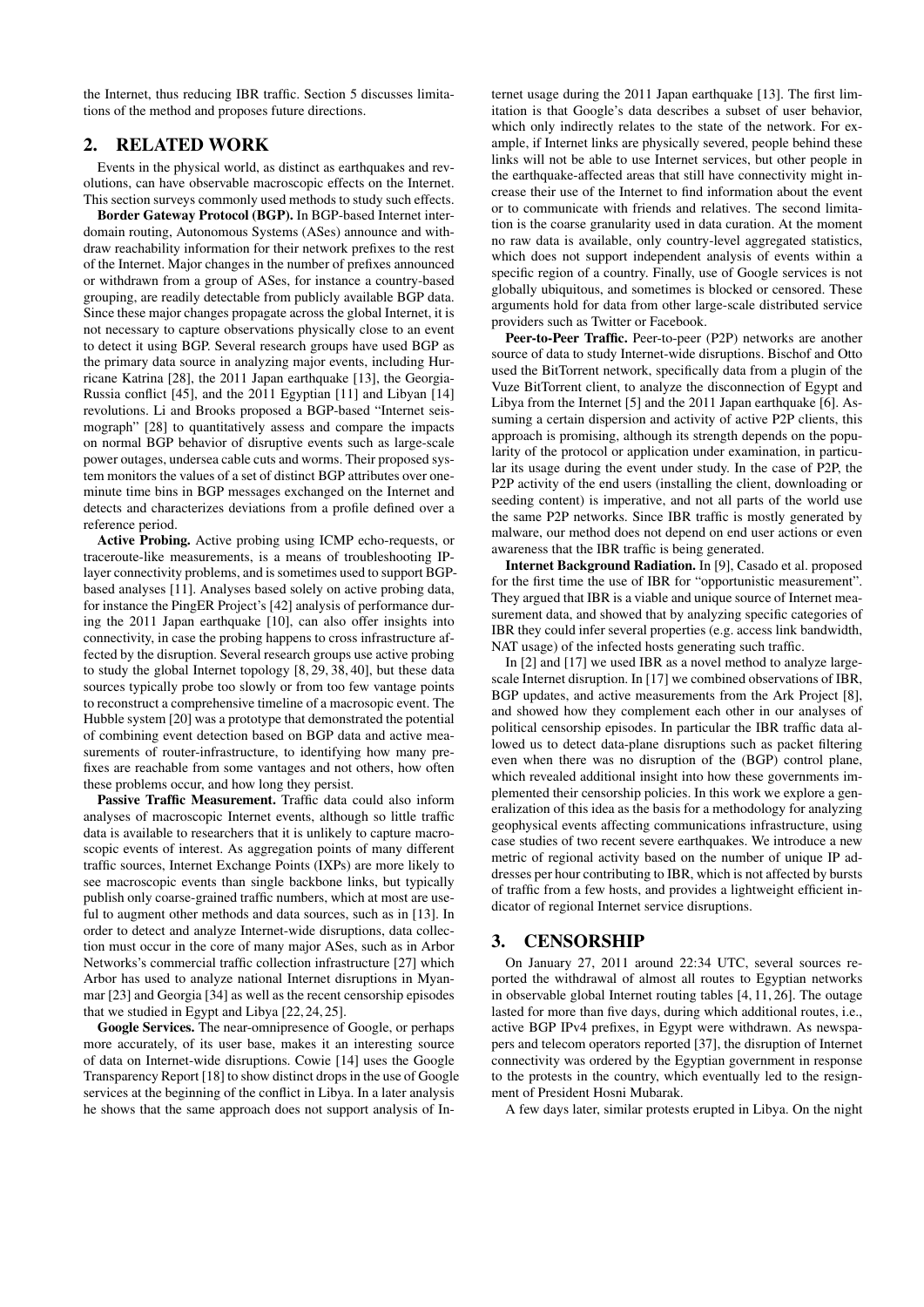of February 18 the government imposed a block on all Internet access until morning, and repeated it the next day. On the 3rd of March, Internet access was disabled again for nearly four days.

In [\[17\]](#page-6-0) we analyzed these events using three different types of data available to researchers: (i) BGP updates collected by Route-Views [\[43\]](#page-7-20) and RIPE NCC's Routing Information Service (RIS) [\[39\]](#page-7-21); (ii) active traceroute probing from Ark [\[8\]](#page-6-8); and (iii) IBR from the UCSD network telescope. For the IBR traffic data, we first isolated all the traffic from IP addresses that geolocated to Egypt and Libya for a period of time including the outages. For IP geolocation we used two databases: the AfriNIC Regional Internet Registry [\[1\]](#page-6-15) and the MaxMind GeoLite Country database [\[31\]](#page-7-22).

<span id="page-2-0"></span>

Figure 1: Unsolicited traffic from IPs geolocated in Egypt to UCSD's network telescope: number of distinct source IP addresses observed every hour and packet rate per category (*Conficker-like, backscatter, other*). The large drop in both distinct IP addresses and packets reaching the telescope corresponds to the Egyptian outage. The sudden peaks in backscatter traffic are due to large denial-of-service attacks each to (and thus causing backscatter from) a single victim. Such spikes substantially increase the overall packet rate but not the rate of distinct IP addresses.

IBR traffic observed at a darknet from a specific area can vary significantly based on the different contributing behaviors. Figure [1](#page-2-0) shows two metrics of traffic reaching the UCSD darknet for a nineday period covering the January episode of censorship in Egypt: the number of distinct IP addresses that geolocated to Egypt and reached the darknet (left y-axis), and the packet rate from those IP addresses geolocated in Egypt, separated into three categories (y-axis). The Conficker-like traffic category refers to TCP SYN packets with destination port 445 and packet size 48 bytes, presuming that these packets are generated by systems infected by the Conficker worm [\[36\]](#page-7-23). In contrast, backscatter traffic is generated in response to spoofed-IP-address denial of service attacks. We see significant levels of such traffic only when a large attack targets a victim in the address space we observe, which happened during our study interval for Egypt. Figure [1](#page-2-0) shows three large denial of service attacks between 2-4 February 2011. The third category is "other" IBR traffic, mostly due to scanning activity, sometimes carried out by botnet-infected computers [\[17\]](#page-6-0).

To mitigate the impact of one or few hosts dramatically affecting the unsolicited traffic rate, which is particularly a concern when we are examining a small subset of IBR traffic, e.g., from a small country, we used the rate of distinct IP source addresses. Figure [1](#page-2-0)

confirms that this metric is not significantly affected by spikes in the backscatter and "other" traffic categories. The number of distinct IPs per hour suddenly decreased after 22:00 UTC on January 27, and returned to pre-outage levels after 10:00 UTC on February 2, consistent with other reports of when the outage started and ended [\[12,](#page-6-16)[24\]](#page-7-16). Some IBR traffic remained even during the outage for two reasons: (i) some network prefixes were not withdrawn and (ii) if not caused by the data-plane going down, a BGP withdrawal may only affect inbound connectivity, outbound packets can still be sent if a network uses default routing for upstream connectivity.

The gradual decrease in the rates of both unique IP addresses and packets during the outage is due to the progressive withdrawal of more BGP routes that during the first day were kept reachable [\[11\]](#page-6-5).

<span id="page-2-1"></span>

Figure 2: Unsolicited traffic to UCSD's network telescope originating from Libya during the first two Libyan outages. The rate of distinct IPs per hour drops to approximately zero during both outages. The small peaks during the second outage are due to a different blocking technique that was put in place (packet filtering) which kept communication alive for a few networks.

In Libya, three different outages have been identified and publicly recognized [\[14\]](#page-6-6), all reflected in variations in the IBR IP-address rate observed by the UCSD network telescope. Figure [2](#page-2-1) shows a view from the telescope of the first two Libyan outages. Normal values for Libyan IBR to this telescope are around 380 distinct IPs per hour, while during both outages the IP rate dropped to almost zero, consistent with other reports [\[14,](#page-6-6)[15](#page-6-17)[,17\]](#page-6-0). The analysis we conducted in [\[17\]](#page-6-0) revealed that the second outage was implemented in a first phase through BGP withdrawals, and then, while BGP routes were restored, by deploying packet filtering at a countrylevel granularity. This insight demonstrated the potential of network telescopes to detect large-scale connectivity disruptions that are not detectable by monitoring BGP connectivity.

#### 4. EARTHQUAKES

In this section we look at the earthquakes that struck Christchurch, New Zealand on 22 February 2011 and Tohoku, Japan on 11 March 2011. These examples illustrate how IBR reflects the impacts of such natural disasters on network infrastructure. We introduce a lightweight but effective metric to analyze such impacts. Table [1](#page-3-0) lists key characteristics of the two earthquakes.

We use the MaxMind GeoLite City database [\[31\]](#page-7-22) to calculate the *great-circle distance* [\[41\]](#page-7-24) from a given network to the epicenters of the earthquakes. Table [2](#page-3-1) shows the number of IP hosts geolocated to within increasing radii of each epicenters. The two most striking contrasts between the two earthquake epicenters are: (1) how much further the Tohoku epicenter (which was in the Pacific ocean) was from any significant population of IP addresses (100 km); and (2)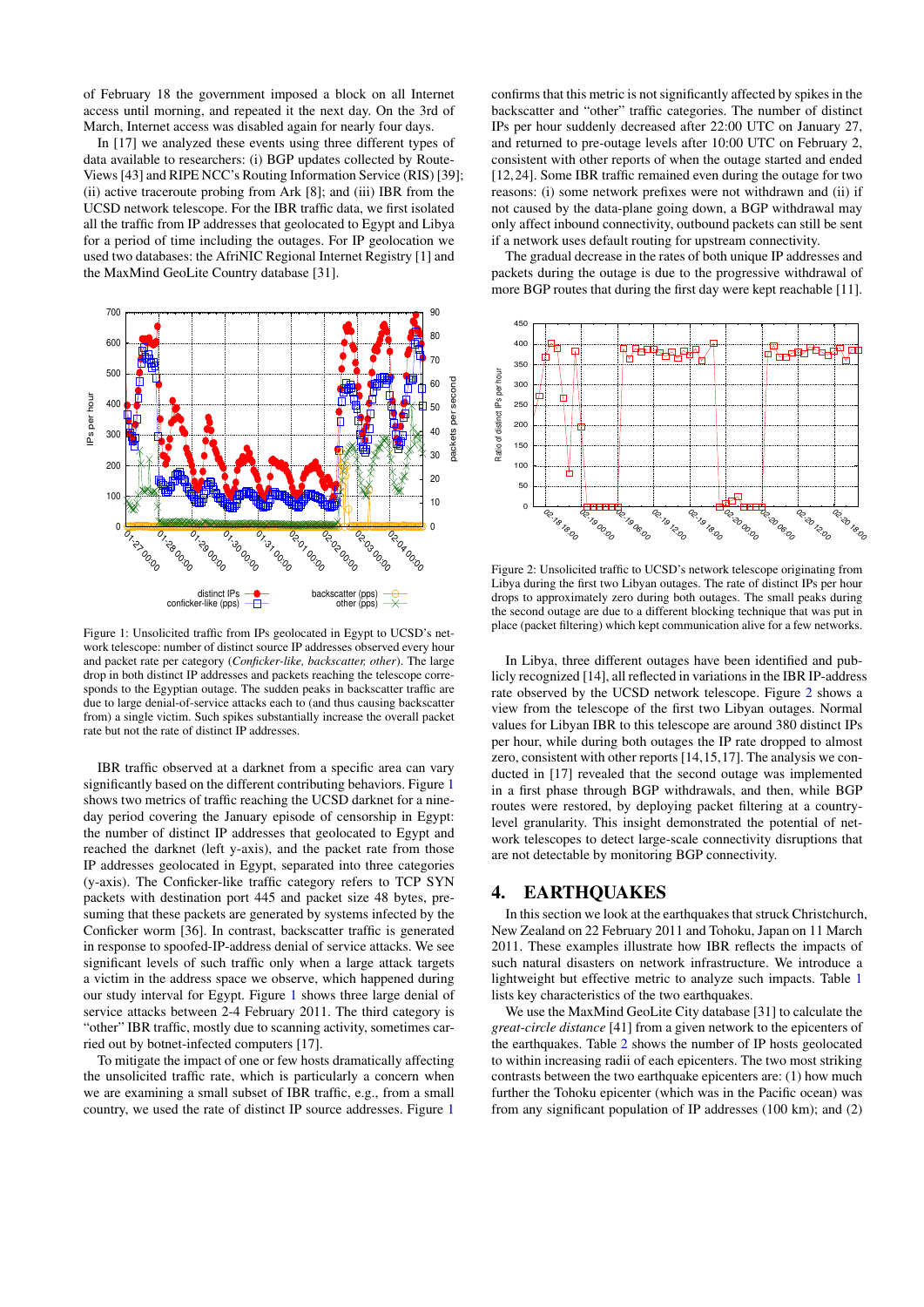<span id="page-3-0"></span>

|                | Christchurch - NZ        | Tohoku - JP              |
|----------------|--------------------------|--------------------------|
| Magnitude      | 6.1                      | 9.0                      |
| Latitude       | $43.583^{\circ}$ S       | $38.322\text{°N}$        |
| Longitude      | $172.701$ <sup>o</sup> E | 142.369 °E               |
| Date UTC       | 21.02.2011. 23:51:42 UTC | 11.03.2011, 05:46:23 UTC |
| Date Localtime | 22.02.2011. 12:51:42 PM  | 11.03.2011, 02:46:23 PM  |

Table 1: Key characteristics of the two earthquakes. Christchurch is on the southern island of New Zealand. Tohoku is in the northeastern region of Honshu, the largest island of Japan.

<span id="page-3-1"></span>

|               | Christchurch - NZ |                     | Tohoku - JP     |                     |
|---------------|-------------------|---------------------|-----------------|---------------------|
| Distance (Km) | <b>Networks</b>   | <b>IP</b> Addresses | <b>Networks</b> | <b>IP</b> Addresses |
| < 5           |                   | 255                 |                 |                     |
| < 10          | 283               | 662,665             |                 |                     |
| < 20          | 292               | 732,032             | $\left($        | $\Omega$            |
| < 40          | 299               | 734,488             | $\Omega$        |                     |
| < 80          | 309               | 738,062             | 5               | 91                  |
| < 100         | 310               | 738,317             | 58              | 42.734              |
| < 200         | 348               | 769,936             | 1,352           | 1,691,560           |
| < 300         | 425               | 828,315             | 3,953           | 4,266,264           |
| ${}<$ 400     | 1.531             | 3,918,964           | 16,182          | 63,637,753          |
| < 500         | 1.721             | 4.171.527           | 41.522          | 155,093,650         |

Table 2: Networks and IP addresses within a given distance to the epicenters.

how many more IP addresses are within 500 km of Tohoku's epicenter (which includes Tokyo), consistent with the orders of magnitude larger population in Japan.

In search of a metric to express the effects of the disasters on nearby Internet infrastructure, we computed the number of distinct source IP addresses per hour seen by the telescope over two contiguous 24-hour periods before and after earthquake. We define  $I_{\Delta t_i}$  the number of distinct source IP addresses seen by the telescope over the interval  $\Delta t_i$ , where  $\Delta t_1, ..., \Delta t_n$  are 1-hour time slots following the event and  $\Delta t_{-1}, ..., \Delta t_{-n}$  are those preceding it. We then define the ratio  $\theta$  as in Eq. [1,](#page-3-2)

<span id="page-3-2"></span>
$$
\theta = \frac{\sum_{i=-1}^{-24} I_{\Delta t_i}}{\sum_{j=1}^{24} I_{\Delta t_j}}
$$
(1)

which provides an indicator of how many IP addresses, in the geographical area from which we observe IBR, likely lost connectivity to the Internet following the earthquake. We consider 24-hour periods in order to capture the phenomena over a full 1-day cycle: IBR follows diurnal patterns of human activity, being mostly generated by (infected) users' PCs [\[17\]](#page-6-0).

To estimate the maximum radius  $\rho_{max}$  of impact of the earth-quake on Internet connectivity, in Figure [3](#page-3-3) we plot a histogram of  $\theta$ values calculated for network prefixes (address ranges) geolocated at different distances from the epicenter of Tohoku's earthquake, from 0 to  $500km$  in bins of  $1km$  each. Values of  $\theta$  around 1 indicate no substantial change in the number of unique IP addresses observed in IBR before and after the event. Figure [3](#page-3-3) shows that there is a significant reduction in the number of IP addresses observed before and after the earthquake, i.e.,  $\theta$  is significantly above 1, for address ranges up to 304km from the epicenter, where  $\theta = 9.3$ . We consider the distance from the epicenter where this ratio drops below a threshold, as highlighted in Figure [3,](#page-3-3) to be rough estimate of the maximum radius of impact of the earthquake on network connectivity,  $\rho_{max}$ .

Each bin plotted may represent a different number of network prefixes and IP addresses, and the  $\theta$  ratio is less meaningful if too few IP addresses are in the numerator. In order to avoid overinterpreting such bins, we only count (plot data for) bins from which the telescope observed at least 1 IP per hour in the 24-hour period preceding the earthquake. Figure [3](#page-3-3) shows that some networks look less affected by the earthquake, which could be true or could reflect errors in the geolocation mappings we used.

<span id="page-3-3"></span>

Figure 3: Impact of Tohoku's earthquake on network connectivity: distribution of  $\theta$  for networks at varying distance, in bins of 1km each, across a range of 0 to 500km. Values of  $\theta$  around 1 indicate no substantial change in the amount of distinct IPs observed in IBR. Plotting the data this way allow us to roughly estimate the maximum radius  $\rho_{max}$  of impact of the earthquake on network connectivity (annotated in figure).

Figure [4](#page-3-4) shows the same diagram for the Christchurch earthquake, where a significant value of  $\theta$  is observable up to  $\rho_{max}$  = 20km from the epicenter ( $\theta$  = 2.4). Figures [5\(a\)](#page-4-0) and [5\(b\)](#page-4-1) map the

<span id="page-3-4"></span>

Figure 4: Impact of Christchurch's earthquake on network connectivity: histogram of  $\theta$  for networks at varying distance, in bins of 1km each, across a range of 0 to 500km. This metric suggests a maximum radius of impact  $\rho_{max}$  of 20km, annotated in the graph.

proximity of the networks within the maximum distance  $\rho_{max}$  from the epicenters for both earthquakes.

While plotting the  $\theta$  distributions can help identify the largest region in which network connectivity was directly affected by the earthquake, we would also like to quantify the impact. Figure [6](#page-4-2) plots  $\theta$  for *all* the networks within a given range (from zero to the value on the  $x$  axis), to better reflect the overall impact of the earthquake on the region. We call  $\theta_{max}$  the largest value of  $\theta$  observed – together with the distance at which it is observed,  $\theta_{max}$  represents the *magnitude* of the impact of the earthquake on nearby infrastructure, as observed by the network telescope.

Figure [6](#page-4-2) shows that the highest impact of Christchurch's earthquake occurred within 6 kilometers of the epicenter with  $\theta_{max}$  =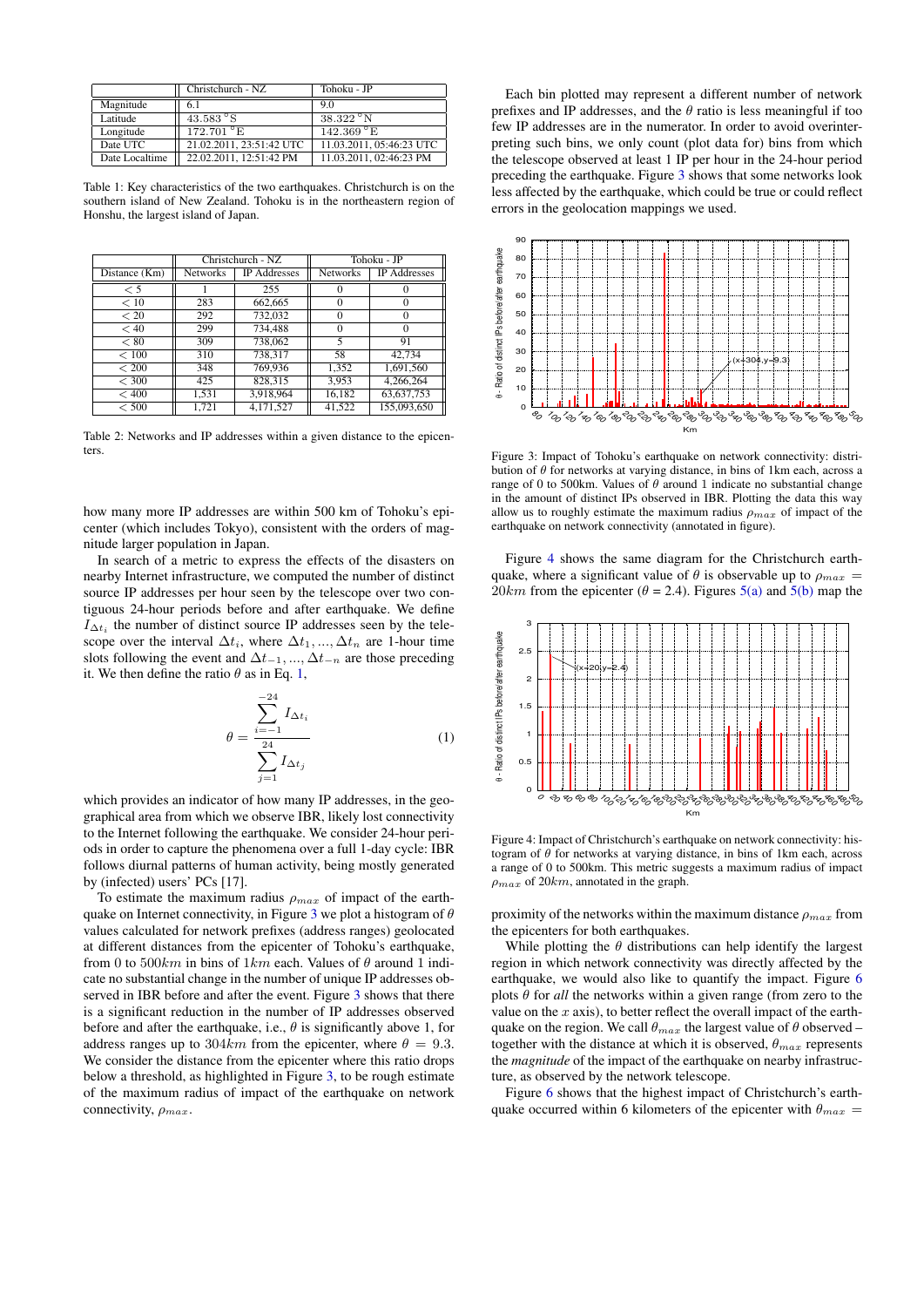<span id="page-4-0"></span>

<span id="page-4-1"></span>Figure 5: Networks selected within the estimated maximum radius of impact of the earthquake (20km for Christchurch and 304km for Tohoku). We based our geolocation on the publicly available MaxMind GeoLite Country database.

<span id="page-4-2"></span>

Figure 6: Measuring the impact of the earthquake on network connectivity as seen by the telescope: value of  $\theta$  for all networks within a given range from the epicenter. The peak value  $\theta_{max}$  reached by  $\theta$  can be considered the *magnitude* of the impact.

2.00. The second highest value of  $\theta$ , 1.434, is reached at 20 km. The Tohoku earthquake induced a  $\theta_{max}$  of 3.59 at a distance of 137 kilometers from its epicenter, consistent with the stronger magni-tude of Tohoku's earthquake (see Table [1\)](#page-3-0) and news reports regarding its impact on buildings and power infrastructure. Table [3](#page-4-3) summarizes these indicators found for both earthquakes.

<span id="page-4-3"></span>

|                            | Christchurch            | Tohoku          |
|----------------------------|-------------------------|-----------------|
| Magnitude $(\theta_{max})$ | $\parallel$ 2 at 6 $km$ | 3.59 at $137km$ |
| Radius $(\rho_{max})$      | 20km                    | 304km           |

Table 3: Indicators of earthquakes' impact on network connectivity as observed by the UCSD network telescope.

IBR traffic also reveals insight into the evolution of the earthquake's impact on network connectivity. Figure [7](#page-4-4) plots the number of distinct source IPs per hour of packets reaching the telescope from networks within the  $\rho_{max} = 20$  km radius from the epicenter of Christchurch's earthquake. All times are in UTC. The time range starts approximately one week before the earthquake and ends two weeks after. We would not expect the IBR traffic to drop to zero, for two reasons. First, not all networks are necessarily disabled by the earthquake. Second, the geolocation database services we use are not 100% accurate.

For a few days before the event, peaks are always above 140 unique IP addresses per hour (IPs/hour) on weekdays, sometimes above 160 IPs/hour. In the 24 hours after the earthquake, the rate drops, with a peak slightly above 100 IPs/hour. The IPs/hour rate climbs slowly, reaching pre-event levels only after a week, which correlates with the restoration of power in the Christchurch area [\[30\]](#page-7-25).

<span id="page-4-4"></span>

Figure 7: Rate of unique source IP addresses found in unsolicited traffic reaching the UCSD network telescope from networks geolocated within a  $\rho_{max}$  = 20km range from the Christchurch earthquake epicenter. The rate of distinct IPs per hour drops immediately after the earthquake. Peaks before the earthquake were above 140-160 IPs/hour on weekdays (weekend is on 19-20 February), while the first peak after the earthquake is slightly above 100 IPs/hour. Levels remain lower for several days, consistent with the slow restoration of power in the area.

Figure [8](#page-4-5) plots the same graph for IBR traffic associated with the Tohoku earthquake, within a maximum distance  $\rho_{max} = 304$  km from the epicenter. The much steeper drop in the number of unique IPs per hour sending IBR traffic is consistent with the Tohoku earthquake's much larger magnitude than that of the Christchurch earthquake. In the days after the event the IBR traffic starts to pick up again, but does not reach the levels from before the event during the analyzed time interval, also consistent with the dramatic and lasting impact of the Tohoku earthquake on Northern Japan.

<span id="page-4-5"></span>

Figure 8: Rate of unique source IP addresses found in unsolicited traffic reaching the UCSD network telescope from networks geolocated within  $\rho_{max} = 304km$  of the Tohoku earthquake epicenter. The rate of distinct IPs per hour shows a considerable drop after the earthquake which does not return to previous levels even after several days.

Figures [7](#page-4-4) and [8](#page-4-5) show that the rate of unique IP addresses per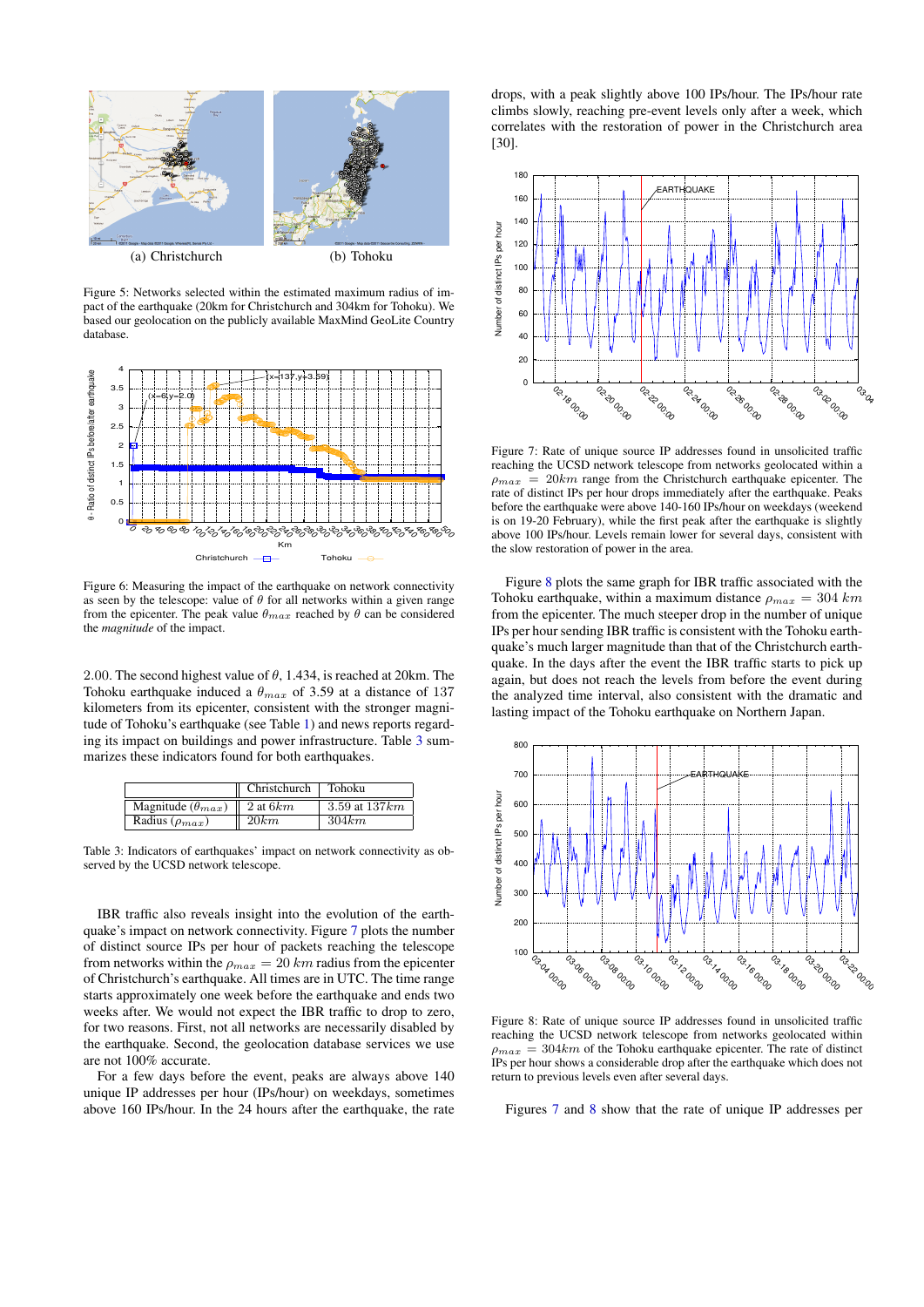hour observed by the telescope matches the dynamics of the earthquakes, reflecting their impact on network connectivity. In order to further confirm that the variations in rate of unique IP addresses are anomalous compared to IBR behavior typically observed by the telescope, we plot  $\theta$  over a longer time frame (two months) surrounding the earthquake using two sliding 24-hour windows before and after each point plotted. Figure [9](#page-5-0) plots a two-month period of  $\theta$  values for networks within a  $\rho_{max} = 20$  km range of the Christchurch earthquake's epicenter. Normally, values of  $\theta$ stay within an envelope [0.7, 1.3], but the value of  $\theta$  breaks out above the 1.3 upper bound exactly when the earthquake hits. Another lower spike shortly after the earthquake may have been due to blackouts caused by attempts to restore electricity. The corresponding drop is also visible, although less obvious, in Figure [7.](#page-4-4) The coincidence of the spike in  $\theta$  with the earthquake suggests the utility of  $\theta$  as a meaningful indicator of disruption to network infrastructure.

<span id="page-5-0"></span>

Figure 9: Ratio of number of unique IP addresses reaching the UCSD darknet in two successive 24-hour periods (before vs after the given data point) from networks within a  $\rho_{max}$  = 20 km range from the Christchurch earthquake's epicenter. We plot this  $\theta$  value over this two-month period, using two sliding 24-hour windows before and after each point plotted. The anomalous breakout above the 1.3 upper bound of  $\theta$  coincides with the earthquake strike, and represents a large (about 30%) drop in the number of IP addresses reaching the UCSD darknet. The corresponding drop is also visible, although less obvious, in Figure [7.](#page-4-4)

Figure [10](#page-5-1) shows the same diagram for Tohoku using its  $\rho_{max}$  = 304 km: there is a similar jump far above a  $\theta$  ratio of 1.3 exactly when the earthquake strikes. Although one could select an upper bound for  $\theta$  that is lower than 1.3 for the Tohoku earthquake, since its normal operating range of  $\theta$  is narrower than for the Christchurch earthquake, the most important point is that the data represent further evidence that  $\theta$  serves as a useful metric for assessing disruption to network infrastructure.

## 5. DISCUSSION AND CONCLUSIONS

Ironically, the insidious pervasive reach of malware and misconfiguration on the Internet enables detection and analysis of macroscopic changes in Internet behavior through the observation of Internet background radiation (IBR), or unsolicited one-way *data plane* traffic on the Internet. This traffic has grown to such significant continuous levels that instrumentation capturing a large enough aggregate of such traffic can serve as a lens to illuminate different types of macroscopic events and their impact on communications capabilities. For technical as well as political and economic reasons, such traffic is most easily observable using a large number of routed

<span id="page-5-1"></span>

Figure 10: Ratio of number of IP addresses reaching the UCSD darknet in two successive 24-hour periods (before vs after the given data point) from networks within a  $\rho_{max} = 304 \; km$  range from the Tohoku earthquake's epicenter. Although we use a different distance threshold than for the  $\theta$ values in the Christchurch plot in Figure [9,](#page-5-0) there is a similar breakout above a  $\theta$  ratio of 1.3 exactly when the earthquake strikes.

but unassigned IPv4 addresses, i.e., a darknet, where there is no need to filter out legitimate bidirectional traffic. By geolocating the source IP addresses of traffic destined to the darknet addresses, we can identify when sizeable geographic regions appear to have lost connectivity. Country-level disruptions appear particularly prominently in the data analysis since geolocating IP addresses to countries is more accurate than finer-grained geolocation, e.g, to cities. The ubiquitous presence of this pollution in the data plane also allows us to infer events, such as packet-filtering-based censorship, not observable in other types of data, e.g., BGP. We used four case studies from 2011 to test our approach: two episodes of broad-scale country-level politically motivated censorship, and two high magnitude earthquakes.

Our preliminary approach has several limitations. First, the reliability of IBR as a data source is influenced by unpredictable events and decisions. Law enforcement or other forces might disable a specific botnet, along with whatever fraction of IBR it was generating. Levels of backscatter and IBR traffic would also be reduced by ISPs deciding to filter packets with spoofed source IP addresses, or traffic considered malicious to its customers or network. Vendor software patches and other software or hardware upgrades can close vulnerabilites to infections, reducing the number of IP addresses emitting IBR or otherwise changing its characeristics. Since major natural disasters might damage PCs to the point of requiring replacements, presumably with new operating systems, a longer term reduction in IBR after an event in a specific area might correlate with the number of PCs disabled by the event. In fact, there is no guarantee that a network sends IBR at all, although the correlation of IBR with sources of human error and mischief, the difficulty of eradicating it, and its persistence over decades are all factors that lend credibility to approaches that take advantage of its omnipresence to infer network conditions.

Second, geolocation of the IP addresses sending traffic to the darknet is critical to the inferences, and the accuracy of geolocation databases is necessarily limited, especially at granularity finer than country boundaries. MaxMind states that their GeoLite City database [\[31\]](#page-7-22) has an accuracy of 62% on a city level (IP addresses not covered are excluded) for New Zealand and 69% for Japan. CAIDA recently performed a comparison of available geolocation tools and services [\[19\]](#page-7-26), confirming the existence of considerable disparities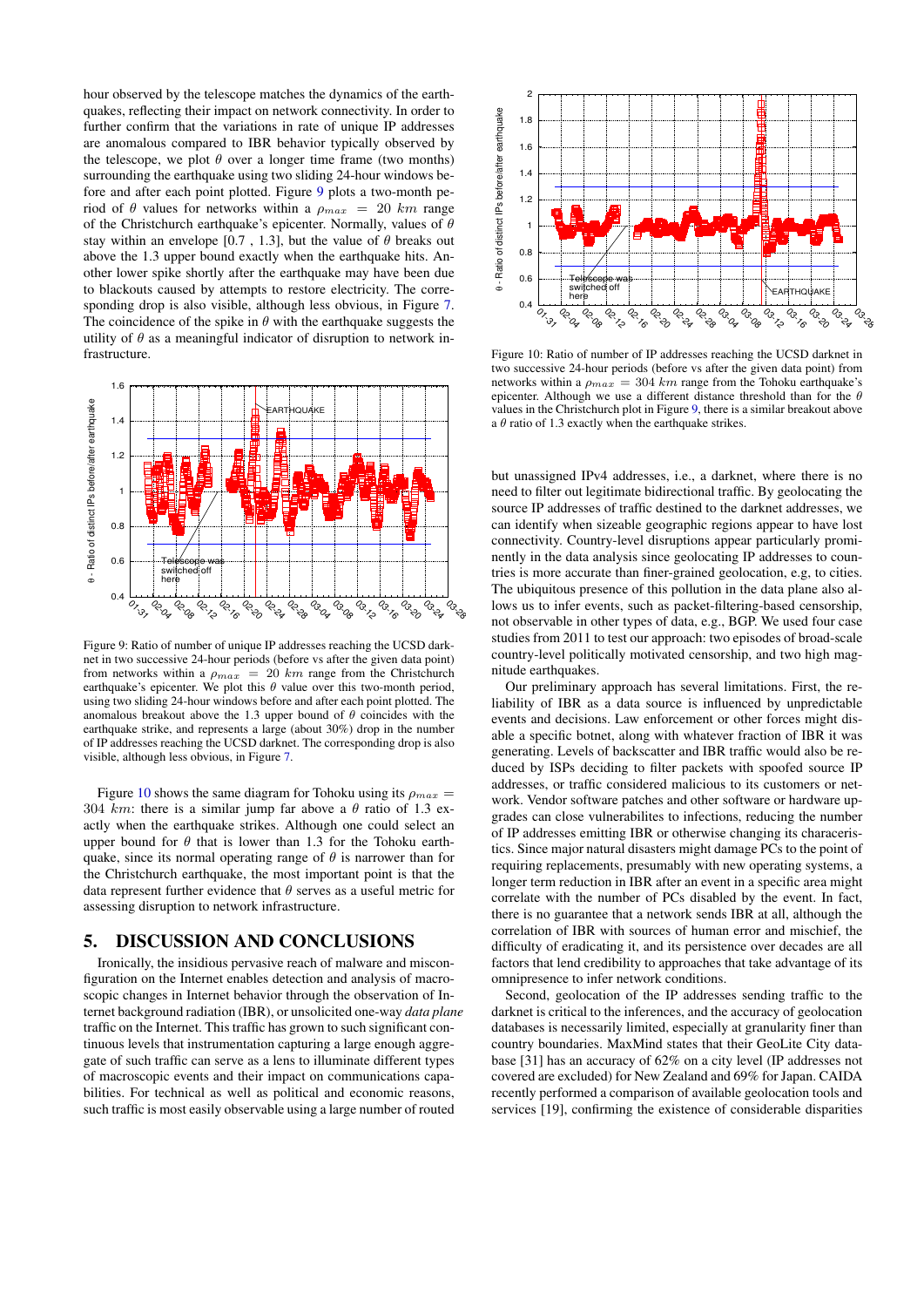across services, that MaxMind's accuracy is comparable or better than most other commercial services, and the fact that regardless of database, country-level inferences are much more accurate than finer-grained location inferences. We also do not address IP address mobility, another concern that will become more important as more mobile devices harbor malware and generate significant background radiation to the global Internet.

Country-level outages such as those induced by government censorship are stunningly visible using darknet instrumentation, and in conjunction with other sources of data can reveal information about how censorship is being implemented over time [\[17\]](#page-6-0). Darknet instrumentation can easily detect signal along well-defined geographic boundaries such as countries.

For natural disasters such as earthquakes, the tools of geologists will likely always be more effective for detecting and measuring geophysical impacts of earthquakes, and we have not used our darknet to implement any early warning system functionality. But given some knowledge of the location of a natural disaster, a darknet can support analysis immediately following, and even during, the event regarding its impact on nearby network infrastructure. To assess the impact of the earthquake around its epicenter, we developed a metric based on the number of unique IP addresses that can reach the darknet, a basic reference point for building quantitative indicators. Our metric compares the ratio of the number of IP addresses located within a given distance from the epicenter of an earthquake reaching the darknet in successive (adjacent) 24-hour periods. Plotted over the time period surrounding the natural disaster event, this ratio reveals clearly when a large fraction of normally backgroundradiating IP addresses falls silent, i.e., loses connectivity to the global Internet. This metric allows a quantitative assessment of impacts that could be used to compare different events, and in conjunction with geolocation information could also be used to assess the geographical extent of damage to communication infrastructure, identify which networks were affected, and reveal insight into the temporal dynamics of the event, e.g. the persistence of network infrastructure disruption subsequent to the event. As an example, our metric clearly revealed that the Tohoku earthquake had considerably higher impact on nearby (and much further away) network infrastructure than the Christchurch earthquake. We were also able to compare the geographic extent (radius) of the damage, and the restoration time based on when IBR traffic returned as observed by our telescope.

The approach we describe here holds many opportunities for improvement. We would like to visualize at finer granularity the disconnection and restoration of networks over time. For this purpose, one could group the networks into clusters based on lat/long coordinates rather than the simple radius distance from the epicenter which does not differentiate direction.

Our current approach also does not distinguish between endhosts losing connectivity due to network reachability versus loss of power. Additional sources of data, such as active probing, would further improve our ability to characterize the nature, timing, and effects of outages, especially since only a subset of data sources may be available at any given time. In [\[17\]](#page-6-0) we used IBR traffic data in conjunction with BGP and traceroute data to extract fine-grained insights into how government censorship policies were being tested and implemented. In this paper we demonstrated that IBR traffic can also be used to observe the impacts of other regionally disruptive events. Although we have only scratched the surface of what is possible with this data, our investigation thus far has convinced us that IBR traffic is an important building block for a more comprehensive methodology for monitoring, analysis, and possibly even detection of events unrelated to the IBR itself.

# Acknowledgements

This material is based upon work supported by the National Science Foundation under Grant No. 1059439.

# 6. REFERENCES

- <span id="page-6-15"></span>[1] AfriNIC. <http://www.afrinic.net>.
- <span id="page-6-13"></span>[2] E. Aben. Unsolicited Internet Traffic from Libya. [http://labs.ripe.net/Members/emileaben/](http://labs.ripe.net/Members/emileaben/unsolicited-internet-traffic-from-libya) [unsolicited-internet-traffic-from-libya](http://labs.ripe.net/Members/emileaben/unsolicited-internet-traffic-from-libya), March 23 2011.
- <span id="page-6-2"></span>[3] M. Bailey, E. Cooke, F. Jahanian, N. Provos, K. Rosaen, and D. Watson. Data reduction for the scalable automated analysis of distributed darknet traffic. In *ACM SIGCOMM conference on Internet Measurement*, 2005.
- <span id="page-6-14"></span>[4] BGPmon. Internet in Egypt offline. <http://bgpmon.net/blog/?p=450>, January 28 2011.
- <span id="page-6-10"></span>[5] Z. Bischof and J. Otto. Egypt and Libya Internet disconnections. [http://www.aqualab.cs.](http://www.aqualab.cs.northwestern.edu/blog/egypt-libya-peers.html) [northwestern.edu/blog/egypt-libya-peers.html](http://www.aqualab.cs.northwestern.edu/blog/egypt-libya-peers.html), March 10 2011.
- <span id="page-6-11"></span>[6] Z. Bischof and J. Otto. Japanese earthquake and P2P disruption. [http://www.aqualab.cs.northwestern.](http://www.aqualab.cs.northwestern.edu/blog/sendai-earthquake-japan-peers.html) [edu/blog/sendai-earthquake-japan-peers.html](http://www.aqualab.cs.northwestern.edu/blog/sendai-earthquake-japan-peers.html), March 17 2011.
- <span id="page-6-3"></span>[7] CAIDA. UCSD Network Telescope. [http://www.caida.](http://www.caida.org/data/passive/network_telescope.xml) [org/data/passive/network\\_telescope.xml](http://www.caida.org/data/passive/network_telescope.xml), 2010. [8] CAIDA. Archipelago measurement infrastructure.
- <span id="page-6-8"></span><http://www.caida.org/projects/ark/>, July 28 2011.
- <span id="page-6-12"></span>[9] M. Casado, T. Garfinkel, W. Cui, V. Paxson, and S. Savage. Opportunistic Measurement: Spurious Network Events as a Light in the Darkness. In *ACM Fourth Workshop on Hot Topics in Networks (HotNets-IV)*, New York, NY, USA, 2005. ACM.
- <span id="page-6-7"></span>[10] L. Cottrell. Internet End-to-End Performance Monitoring -Japanese Earthquake, April 2011. [https://confluence.slac.stanford.edu/display/](https://confluence.slac.stanford.edu/display/IEPM/Japanese+Earthquake+March+11th%2C+2011) [IEPM/Japanese+Earthquake+March+11th%2C+2011](https://confluence.slac.stanford.edu/display/IEPM/Japanese+Earthquake+March+11th%2C+2011).
- <span id="page-6-5"></span>[11] J. Cowie. Egypt leaves the internet. [http://www.renesys.com/blog/2011/01/egypt](http://www.renesys.com/blog/2011/01/egypt-leaves-the-internet.shtml)[leaves-the-internet.shtml](http://www.renesys.com/blog/2011/01/egypt-leaves-the-internet.shtml), January 27 2011.
- <span id="page-6-16"></span>[12] J. Cowie. Egypt Returns To The Internet. [http://www.renesys.com/blog/2011/02/egypt](http://www.renesys.com/blog/2011/02/egypt-returns-to-the-internet.shtml)[returns-to-the-internet.shtml](http://www.renesys.com/blog/2011/02/egypt-returns-to-the-internet.shtml), Feb 2 2011.
- <span id="page-6-4"></span>[13] J. Cowie. Japan quake. [http://www.renesys.com/blog/2011/03/japan](http://www.renesys.com/blog/2011/03/japan-quake.shtml)[quake.shtml](http://www.renesys.com/blog/2011/03/japan-quake.shtml), March 11 2011.
- <span id="page-6-6"></span>[14] J. Cowie. Libyan disconnect. [http://www.renesys.com/blog/2011/02/libyan](http://www.renesys.com/blog/2011/02/libyan-disconnect-1.shtml)[disconnect-1.shtml](http://www.renesys.com/blog/2011/02/libyan-disconnect-1.shtml), February 18 2011.
- <span id="page-6-17"></span>[15] J. Cowie. What Libya Learned from Egypt. [http://www.renesys.com/blog/2011/03/what](http://www.renesys.com/blog/2011/03/what-libya-learned-from-egypt.shtml)[libya-learned-from-egypt.shtml](http://www.renesys.com/blog/2011/03/what-libya-learned-from-egypt.shtml), March 2011.
- <span id="page-6-1"></span>[16] A. Dainotti, A. Pescapé, and G. Ventre. Worm traffic analysis and characterization. In *IEEE ICC 2007*, June 2007.
- <span id="page-6-0"></span>[17] A. Dainotti, C. Squarcella, E. Aben, K. C. Claffy, M. Chiesa, M. Russo, and A. Pescapé. Analysis of Country-wide Internet Outages Caused by Censorship. In *ACM SIGCOMM conference on Internet measurement*, 2011.
- <span id="page-6-9"></span>[18] Google. Transparency report, 2011. <http://www.google.com/transparencyreport/>.